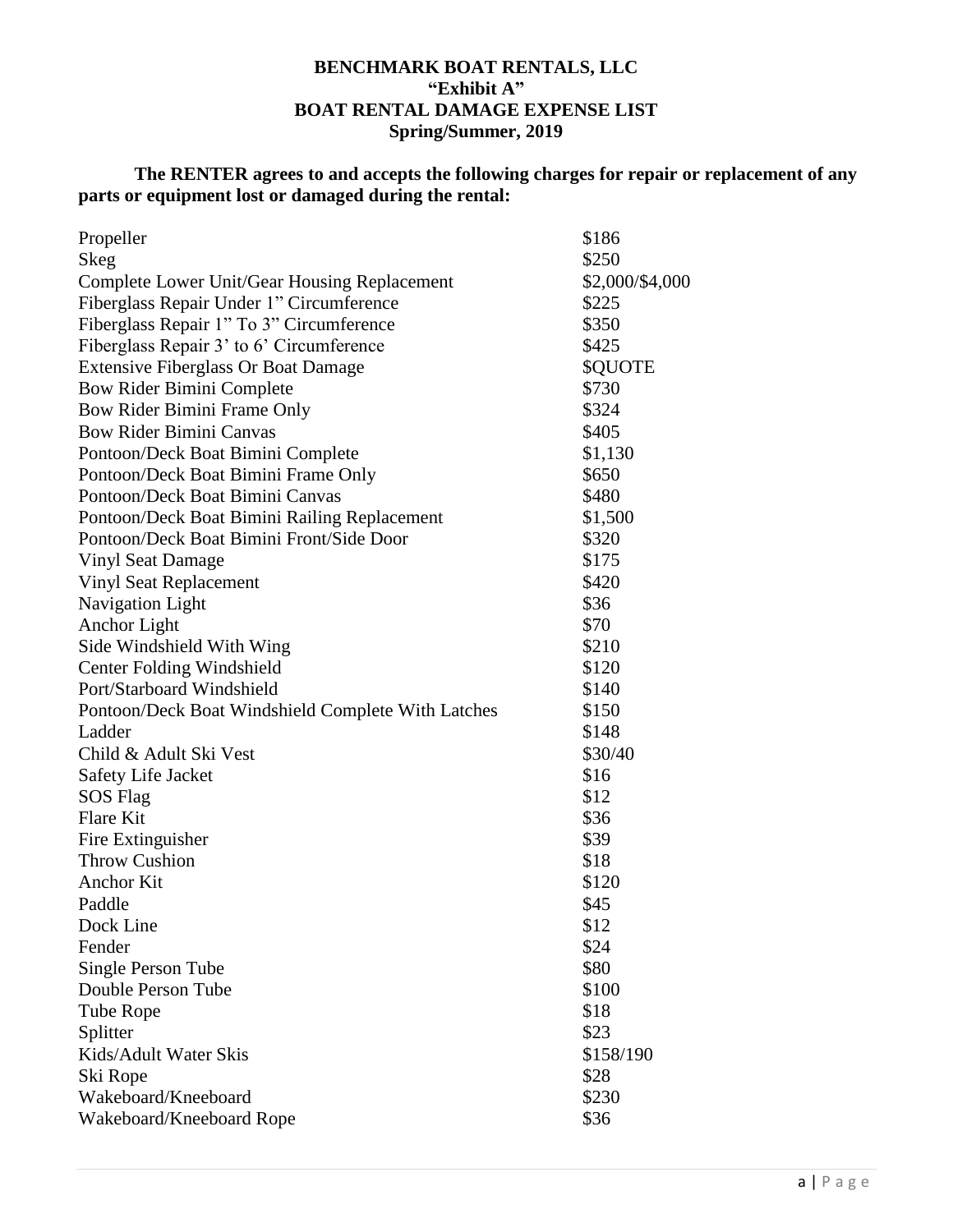### I HAVE READ, UNDERSTOOD AND AGREE WITH THE COSTS ASSOCIATED FOR POTENTIAL REPAIRS THAT MAY NEED TO BE MADE IF I RETURN THE BOAT DAMAGED.

RENTER:\_\_\_\_\_\_\_\_\_\_\_\_\_\_\_\_\_\_\_\_\_\_\_\_\_\_\_\_\_\_\_\_\_\_\_\_\_\_ Date:\_\_\_\_\_\_\_\_\_\_\_\_\_\_\_\_\_\_\_\_\_\_\_\_\_

### **Benchmark Boat Rentals, LLC \*\*OPTIONAL BOAT DAMAGE WAIVER\*\***

# **THIS IS A LEGALLY BINDING CONTRACT. YOU ARE URGED TO REVIEW THIS AGREEMENT IN FULL PRIOR TO SIGNING BECAUSE YOU ARE BOUND TO THE TERMS OF THIS AGREEMENT ONCE SIGNED.**

#### **THIS CONTRACT is made by and between:**

**Benchmark Boat Rentals, LLC,** located at Lightening Jack's Marina, 809 Route 70, Brick, New Jersey Phone: Nick (732) 547-5688, referred to as the **"Owner" and/or "Rental Company",**

and

| Name:<br><u> 1980 - Andrea Andrewski, fransk politik (d. 1980)</u> | Date: $\frac{1}{\sqrt{1-\frac{1}{2}}\sqrt{1-\frac{1}{2}}\sqrt{1-\frac{1}{2}}\sqrt{1-\frac{1}{2}}\sqrt{1-\frac{1}{2}}}}$ |
|--------------------------------------------------------------------|-------------------------------------------------------------------------------------------------------------------------|
| Address:                                                           | $\text{City:}\n\quad \overbrace{\hspace{2.5cm}}$                                                                        |
|                                                                    | $\mathsf{Zip Code:}\n$                                                                                                  |
|                                                                    |                                                                                                                         |
| Driver's License#                                                  |                                                                                                                         |

Referred to as the **"Customer" and/or "Responsible Party" and/or "Renter"**,

RENTER acknowledges receipt of the Boat Rental Damage Expense List attached as **"Exhibit A"** to the Boat Rental Contract and RENTER has elected to pay An optional, non-refundable fee of **\$75.00 per day** in exchange for the release of responsibility for potential damage to the boat as set forth herein.

This payment is due upon signing this Agreement and prior to commencement of rental, subject to the following terms and conditions:

- 1. This is a one-time, per day option.
- 2. The coverage applies to impact done to the rental boat BELOW THE WATERLINE ONLY (propeller, skeg, and lower unit). Customer remains responsible for repair and/or replacement for any damage at or above the waterline.
- 3. This Damage Waiver is void in the event of intentional, reckless, willful, or wanton acts, errors or omissions of the customer, operator or their guest(s).
- 4. This Damage Waiver expires at 6:00 P.M. on the day of rental.